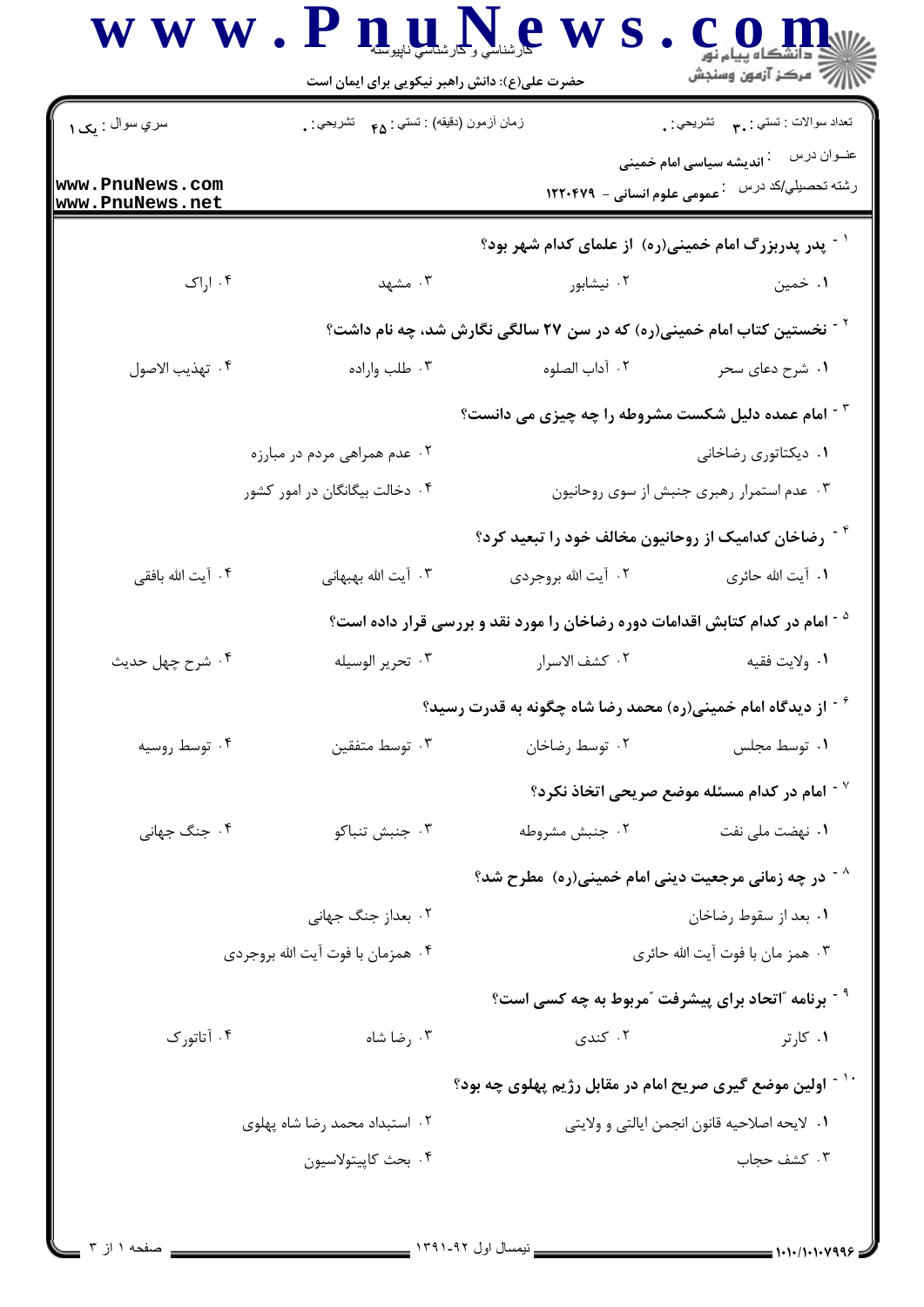| سري سوال : <b>۱ يک</b>                 | زمان أزمون (دقيقه) : تستى : ۴۵ $\bullet$ تشريحي : .                                                                        |                                                                                           | تعداد سوالات : تستي : پم       تشريحي : .<br>عنــوان درس                                                |
|----------------------------------------|----------------------------------------------------------------------------------------------------------------------------|-------------------------------------------------------------------------------------------|---------------------------------------------------------------------------------------------------------|
| www.PnuNews.com<br>www.PnuNews.net     |                                                                                                                            |                                                                                           | <sup>:</sup> اندیشه سیاسی امام خمینی<br>رشته تحصیلي/کد در س <sup>ـــ</sup> عمومی علوم انسانی –  ۱۲۲۰۴۷۹ |
|                                        |                                                                                                                            | <sup>۱۱ -</sup> در دهه های ۲۰و۳۰چه گروهی در دستگاههای سیاسی کشور نفوذ ویژه ای پیدا کردند؟ |                                                                                                         |
| ۰۴ وهابيان                             | ۰۳ بهائیان                                                                                                                 | ۰۲ کمونیست ها                                                                             | ۰۱ حزب توده                                                                                             |
|                                        |                                                                                                                            | <sup>۱۲ -</sup> درجریان انقلاب سفید چه کسی از طرف دربار با علمای قم به گفتگو نشست؟        |                                                                                                         |
| ۰۴ ازهاری                              | ۰۳ اسدالله علم                                                                                                             | ۰۲ بهبودی                                                                                 | ۰۱ مهدی عراقی                                                                                           |
|                                        | <sup>۱۳ -</sup> امام در اطلاعیه ای در مورد حمله کماندوها وماموران انتظامی به مدرسه فیضیه چه چیزی را حرام و چه جیزی را واجب |                                                                                           | خواند؟                                                                                                  |
|                                        | ۰۲ رای دادن ،مبارزه با شاه                                                                                                 |                                                                                           | ۰۱ شاه دوستی ،اظهار حقایق                                                                               |
|                                        | ۰۴ تقیه ،اظهار حقایق                                                                                                       |                                                                                           | ۰۳ درس خواندن،مبارزه با شاه                                                                             |
|                                        |                                                                                                                            | <sup>۱۴ -</sup> "مرتجع سیاه"را امام به کدام شخصیت سیاسی نسبت داد؟                         |                                                                                                         |
| ۰۴ اسدالله علم                         | ۰۳ علی امینی                                                                                                               | ۰۲ محمدرضاشاه                                                                             | ۰۱ رضاشاه                                                                                               |
|                                        |                                                                                                                            | <sup>۱۵ -</sup> امام خمینی(ره) در دوران تبعید در ترکیه در کدام شهر اقامت داشتند؟          |                                                                                                         |
| ۰۴ استامبول                            | ۰۳ آنتالیا                                                                                                                 | ۰۲ بورسا                                                                                  | ۰۱ آنکارا                                                                                               |
|                                        | <sup>۱۶ -</sup> کدام وقایع در اواسط دهه ۵۰دوباره نام امام را بر سر زبانانها انداخت و زمینه ساز انقلاب شد؟                  |                                                                                           |                                                                                                         |
|                                        | ۰۲ واقعه مدرسه فيضيه و تبعيد امام                                                                                          |                                                                                           | ۰۱ کشتار فجیع مردم و فوت فرزند امام                                                                     |
| ۰۴ فوت فرزند امام و تصویب کاپیتولاسیون |                                                                                                                            | ۰۳ فوت فرزند امام و نگارش مقاله موهن روزنامه اطلاعات                                      |                                                                                                         |
|                                        |                                                                                                                            | $^{\circ}$ ا امام خمینی (ره) در سالهای ۵۶و۵۷ چه نقشی بر عهده داشت $^{\circ}$              |                                                                                                         |
| ۰۴ بسیج گر                             | ۰۳ ايوئولوگ                                                                                                                | ۰۲ افشاگری                                                                                | ۰۱ رهبری                                                                                                |
|                                        |                                                                                                                            | <sup>۱۸ -</sup> امام خمینی(ره) درچه تاریخی شورای انقلاب راتشکیل داد؟                      |                                                                                                         |
| ۰۴ ج۱ بهمن                             | ۰۳ بهمن                                                                                                                    | ۰۲ ۲۲بهمن                                                                                 | ۰۱ دی۵۷                                                                                                 |
|                                        |                                                                                                                            |                                                                                           | <sup>۱۹ -</sup> رئیس دولت موقت انقلاب چه کسی بود؟                                                       |
| ۰۴ شهید بهشتی                          | ۰۳ شهید رجایی                                                                                                              | ۰۲ مهندس بازرگان                                                                          | ۰۱ بنی صدر                                                                                              |
|                                        |                                                                                                                            | <sup>۲۰ -</sup> امام پس ازدوران جنگ به چه کسی پیام داد که فروپاشی شوروی را پیش بینی کرد؟  |                                                                                                         |
| ۰۴ جیمی کارتر                          | ۰۳ استالین                                                                                                                 | ۰۲ خورشچف                                                                                 | ۰۱ گورباچف                                                                                              |